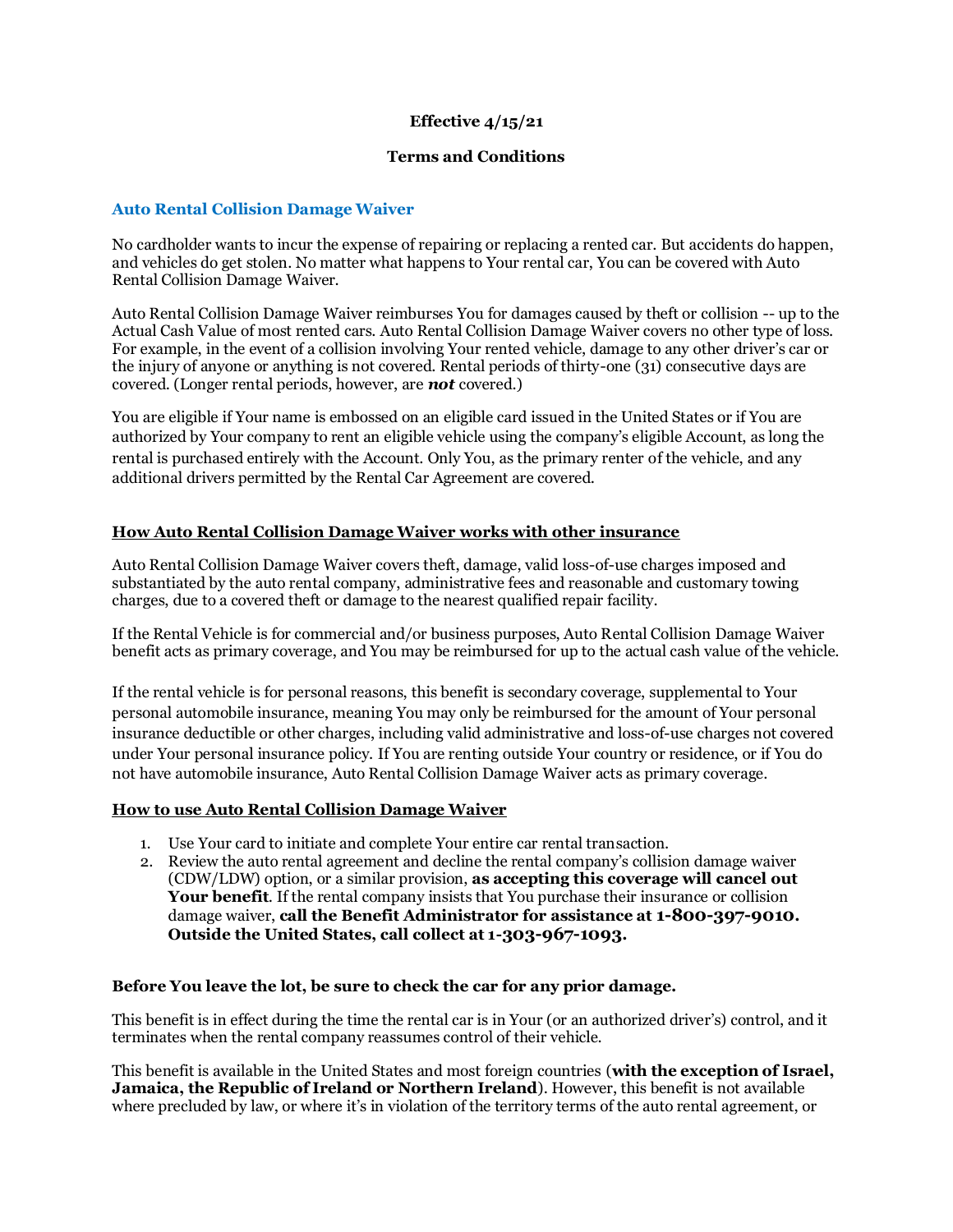when prohibited by individual merchants. **Because regulations vary outside the United States, check with Your auto rental company and the Benefit Administrator before You travel, to be sure that Auto Rental Collision Damage Waiver will apply.**

## **Vehicles** *not* **covered**

Certain vehicles are *not* covered by this benefit, they consist of expensive, exotic, and antique cars; cargo vans; certain vans; vehicles with an open cargo bed; trucks; motorcycles; mopeds; motorbikes; limousines; and recreational vehicles.

Examples of expensive or exotic cars are the Alfa Romeo, Aston Martin, Bentley, Corvette, Ferrari, Jaguar, Lamborghini, Lotus, Maserati, Maybach, McLaren, Porsche, Rolls Royce, and Tesla. However, selected models of Audi, BMW, Mercedes-Benz, Cadillac, Infiniti, Land Rover, Lexus, Lincoln, and Range Rover *are* covered.

An antique car is defined as one that is over twenty (20) years old, or one that has not been manufactured for ten (10) years or more.

Vans are not covered. But those designed as small-group transportation vehicles (seating up to nine [9] people, including the driver) *are* covered.

## **If You have questions about a specific vehicle's coverage or organization where the vehicle is being reserved, call the Benefit Administrator at 1-800-397-9010 or call collect outside the United States at 1-303-967-1093.**

## **Related instances & losses** *not* **covered**

- Any obligation You assume under any agreement (other than the deductible on Your personal auto policy)
- Any violation of the auto rental agreement or this benefit
- Injury of anyone, or damage to anything, inside or outside the Rental Vehicle
- Loss or theft of personal belongings
- Personal liability
- Expenses assumed, waived, or paid by the auto rental company, or its insurer
- The cost of any insurance, or collision damage waiver, offered by or purchased through the auto rental company
- Depreciation of the Rental Vehicle caused by the incident including, but not limited to, "diminished value"
- Expenses reimbursable by Your insurer, employer, or employer's insurance
- Theft or damage due to intentional acts, or due to the driver(s) being under the influence of alcohol, intoxicants, or drugs, or due to contraband, or illegal activities
- Wear and tear, gradual deterioration, or mechanical breakdown
- Items not installed by the original manufacturer
- Damage due to off-road operation of the Rental Vehicle
- Theft or damage due to hostility of any kind (including, but not limited to, war, invasion, rebellion, insurrection, or terrorist activities)
- Confiscation by authorities
- Vehicles that do not meet the definition of covered vehicles
- Rental periods that either exceed, or are intended to exceed thirty-one (31) consecutive days
- Leases and mini leases
- Theft or damage as a result of the authorized driver's and/or cardholder's lack of reasonable care in protecting the Rental Vehicle before and/or after the damage or theft occurs (for example, leaving the car running and unattended)
- Theft or damage reported more than forty-five  $(45)$  days\* after the date of the incident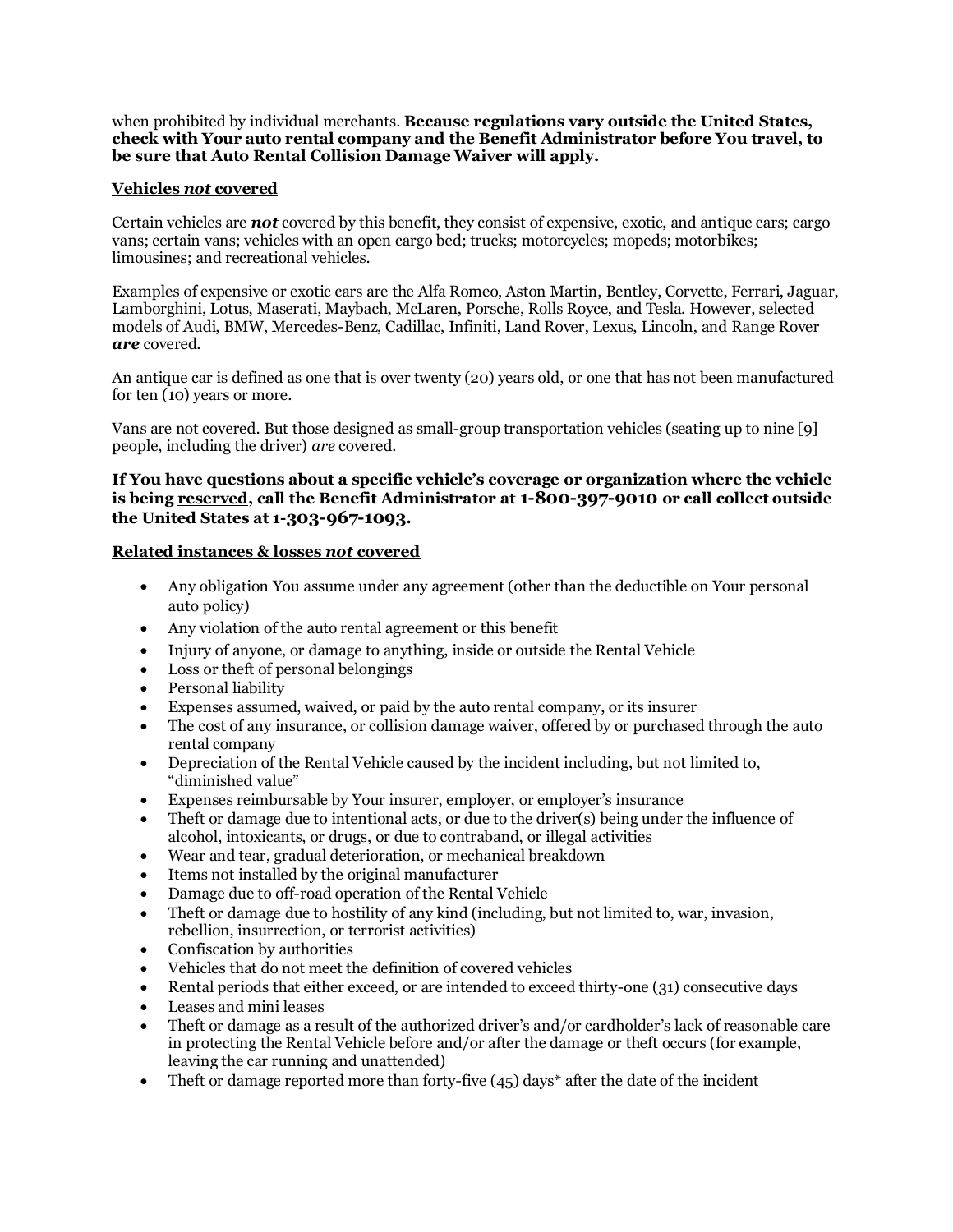- Theft or damage for which a claim form has not been received within ninety (90) days\* from the date of the incident
- Theft or damage for which all required documentation has not been received within three hundred and sixty-five (365) days after the date of the incidentTheft or damage from rental transactions that originated in Israel, Jamaica, the Republic of Ireland, or Northern Ireland
- Losses caused by or resulting from a Cyber Incident

# **\*Not applicable to residents in certain states**

# **Filing a claim**

It is Your responsibility as a cardholder to make every effort to protect Your Rental Vehicle from damage or theft. If You have an accident, or Your Rental Vehicle has been stolen, immediately call the Benefit Administrator at **1-800-397-9010** to report the incident, regardless of whether Your liability has been established. Outside the United States, call collect at **1-303-967-1093.**

You should report the theft or damage as soon as possible but no later **than forty-five (45) days** from the date of the incident.

The Benefit Administrator reserves the right to deny any claim containing charges that would not have been included, if notification occurred before the expenses were incurred. Thus, it's in Your best interest to notify the Benefit Administrator immediately after an incident. Reporting to any other person will not fulfill this obligation.

# **What You must submit to file a claim**

At the time of the theft or damage, or when You return the Rental Vehicle, ask Your car rental company for the following documents:

- A copy of the accident report form
- A copy of the initial and final auto rental agreements (front and back)
- A copy of the repair estimate and itemized repair bill
- Two (2) photographs of the damaged vehicle, if available
- A police report, if obtainable
- A copy of the demand letter which indicates the costs You are responsible for and any amounts that have been paid toward the claim.

Submit all of the above documents from the rental company, along with the following documents, to the Benefit Administrator:

- The completed and signed Auto Rental Collision Damage Waiver claim form (Important: This must be postmarked within ninety (90) days\* of the theft or damage date, even if all other required documentation is not yet available – **or Your claim may be denied**).
- A copy of Your monthly billing statement (showing the last four [4] digits of the Account number) demonstrating that the entire rental transaction was made on Your eligible Account.
- If the rental was for personal use, a statement from Your insurance carrier (and/or Your employer or employer's insurance carrier, if applicable), or other reimbursement showing the costs for which You are responsible, and any amounts that have been paid toward the claim. Or, if You have no applicable insurance or reimbursement, a statement of no insurance or reimbursement is required.
- If the rental was for personal use, a copy of Your primary insurance policy's Declarations Page (if applicable) to confirm Your deductible (This means the document(s) in Your insurance policy that lists names, coverages, limits, effective dates, and deductibles).
- Any other documentation required by the Benefit Administrator to substantiate the claim.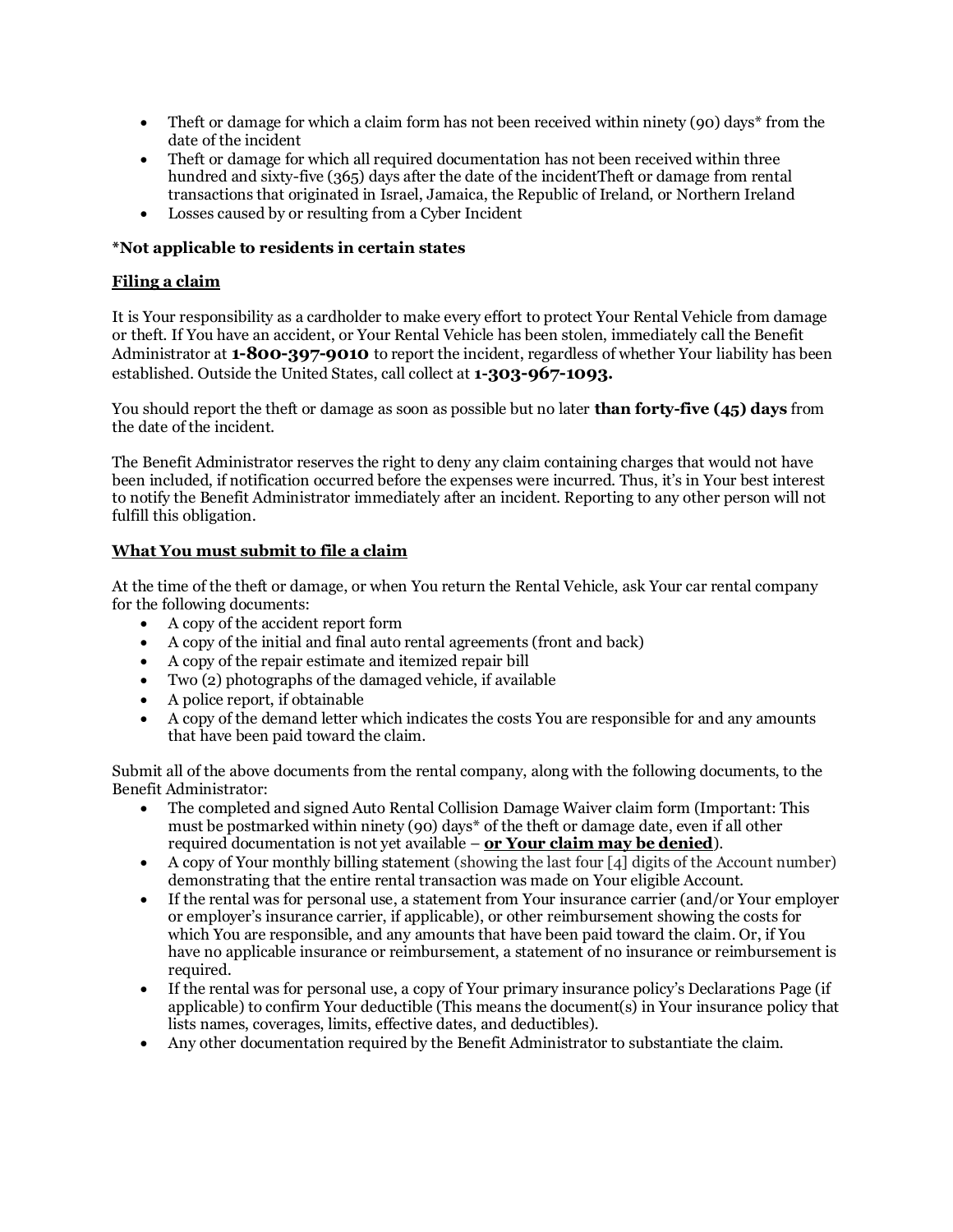Finally, please note that all remaining documents must be postmarked within three hundred and sixtyfive (365) days<sup>\*</sup> of the theft or damage date **or Your claim may be denied.** 

## **\*Not applicable to residents of certain states.**

### *For faster filing, or to learn more about Auto Rental Collision Damage Waiver, visit*  [www.eclaimsline.com](http://www.eclaimsline.com/)

### **Finalizing Your claim**

Your claim will typically be finalized within fifteen (15) days, after the Benefit Administrator has received all the documentation needed to substantiate Your claim.

### **Transference of claims**

Once Your claim has been paid, all Your rights and remedies against any party in regard to this theft or damage will be transferred to the Benefit Administrator, to the extent of the cost of payment made to You. You must give the Benefit Administrator all assistance as may reasonably be required to secure all rights and remedies.

#### **Definitions**

**Account** means Your credit or debit card Accounts.

**Actual Cash Value** means the amount a Rental Vehicle is determined to be worth based on its market value, age and condition at the time of loss.

**Computer Programs** means a set of related electronic instructions which direct the operations and functions of a computer or device connected to it, which enable the computer or device to receive, process, store, retrieve or send data.

**Cyber Incident** means any of the following acts:

- (a) unauthorized access to or use of Your Digital Data or Rental Vehicle;
- (b) alteration, corruption, damage, reduction in functionality, manipulation, misappropriation, theft, deletion, erasure, loss of use or destruction of Your Digital Data or Rental Vehicle;
- (c) transmission or introduction of a computer virus or harmful code, including ransomware, into or directed against Your Digital Data or Rental Vehicle;
- (d) restriction or inhibition of access to or directed against Your Digital Data or Rental Vehicle;
- (e) computer errors, including human operating error or omission; power failure, surge, or diminution of electronic systems; or mistakes in legitimate electronic code or damage from code installed on a Rental Vehicle during the manufacturing process, upgrade process, or normal maintenance

**Digital Data** means information, concepts, knowledge, facts, images, sounds, instructions, or Computer Programs stored as or on, created or used on, or transmitted to or from computer software (including systems and applications software), on hard or floppy disks, CD-ROMs, tapes, drives, cells, data processing devices or any other repositories of computer software which are used with electronically controlled equipment. Digital Data shall include the capacity of a Rental Vehicle to store information, process information, and transmit information over the Internet.

**Eligible Person** means a cardholder who pays for their auto rental by using their eligible Account.